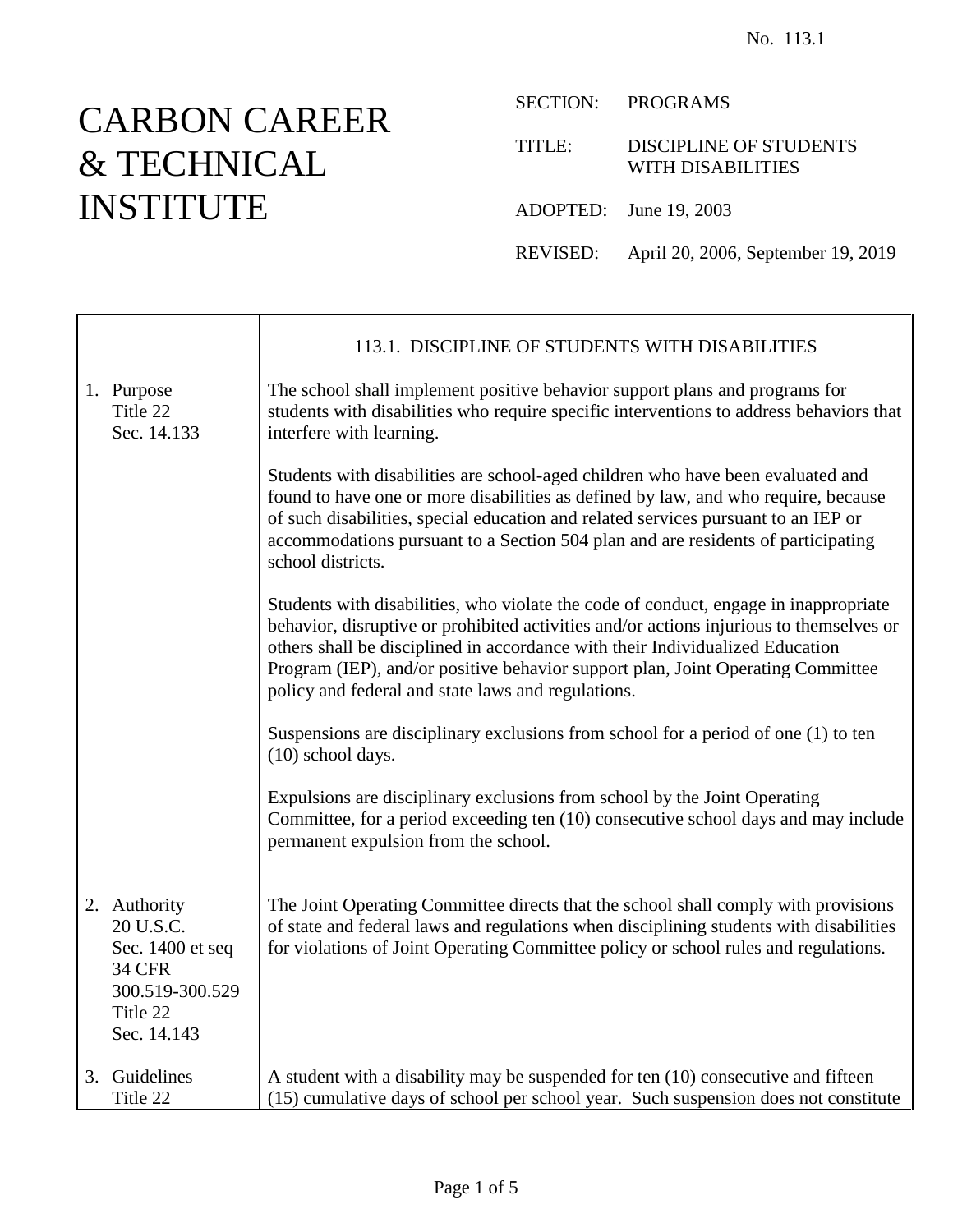| Sec. 14.143                               | a change in the student's educational placement. During suspension from school for<br>more than ten (10) cumulative days in a year, a disabled student must continue to                                                                                                                                                                                                                                                                                                                    |
|-------------------------------------------|--------------------------------------------------------------------------------------------------------------------------------------------------------------------------------------------------------------------------------------------------------------------------------------------------------------------------------------------------------------------------------------------------------------------------------------------------------------------------------------------|
|                                           | receive a Free Appropriate Public Education (FAPE).                                                                                                                                                                                                                                                                                                                                                                                                                                        |
|                                           | Suspension for fifteen (15) cumulative days of school per year constitutes a change<br>of placement when there is a pattern of substantially identical behaviors.                                                                                                                                                                                                                                                                                                                          |
| Title 22<br>Sec. 14.143                   | Any removal from school is a change of placement for a student identified with<br>mental retardation.                                                                                                                                                                                                                                                                                                                                                                                      |
|                                           | An expulsion constitutes a change in placement.                                                                                                                                                                                                                                                                                                                                                                                                                                            |
|                                           | For discipline exclusions that constitute a change of placement, a manifestation<br>determination must be held. Manifestation determinations shall be conducted by the<br>school district of residence. No student with a disability shall be expelled if the<br>student's particular misconduct is a manifestation of his/her disability. The school<br>district of residence is responsible for providing a FAPE for all students with<br>disabilities who are expelled from the school. |
| <b>34 CFR</b><br>300.524<br>Pol. 218, 233 | A student with a disability whose behavior is not a manifestation of his/her disability<br>may be expelled pursuant to Joint Operating Committee policy and school<br>procedures in the same manner and to the same extent as students without<br>disabilities.                                                                                                                                                                                                                            |
| <b>34 CFR</b><br>300.521, 300.522         | A hearing officer may order removal of a student with a disability to an alternative<br>setting for forty-five (45) days where the school demonstrates by substantial<br>evidence that maintaining the student's current placement is substantially likely to<br>result in injury to the student or others.                                                                                                                                                                                |
| <b>34 CFR</b><br>300.527, 300.528         | Students who have not been identified as disabled may be subject to the same<br>disciplinary measures applied to students without disabilities if they are "thought to<br>be exceptional" in accordance with federal and state law and regulations. If a request<br>for evaluation is made during the period the student is subject to disciplinary<br>measures, the evaluation by the sending school district shall be expedited.                                                         |
|                                           | <b>Interim Alternative Educational Settings for certain offenses:</b><br><b>Weapons Violations</b>                                                                                                                                                                                                                                                                                                                                                                                         |
|                                           |                                                                                                                                                                                                                                                                                                                                                                                                                                                                                            |
|                                           | A weapon includes, but is not limited to, any knife, cutting instrument, cutting tool,                                                                                                                                                                                                                                                                                                                                                                                                     |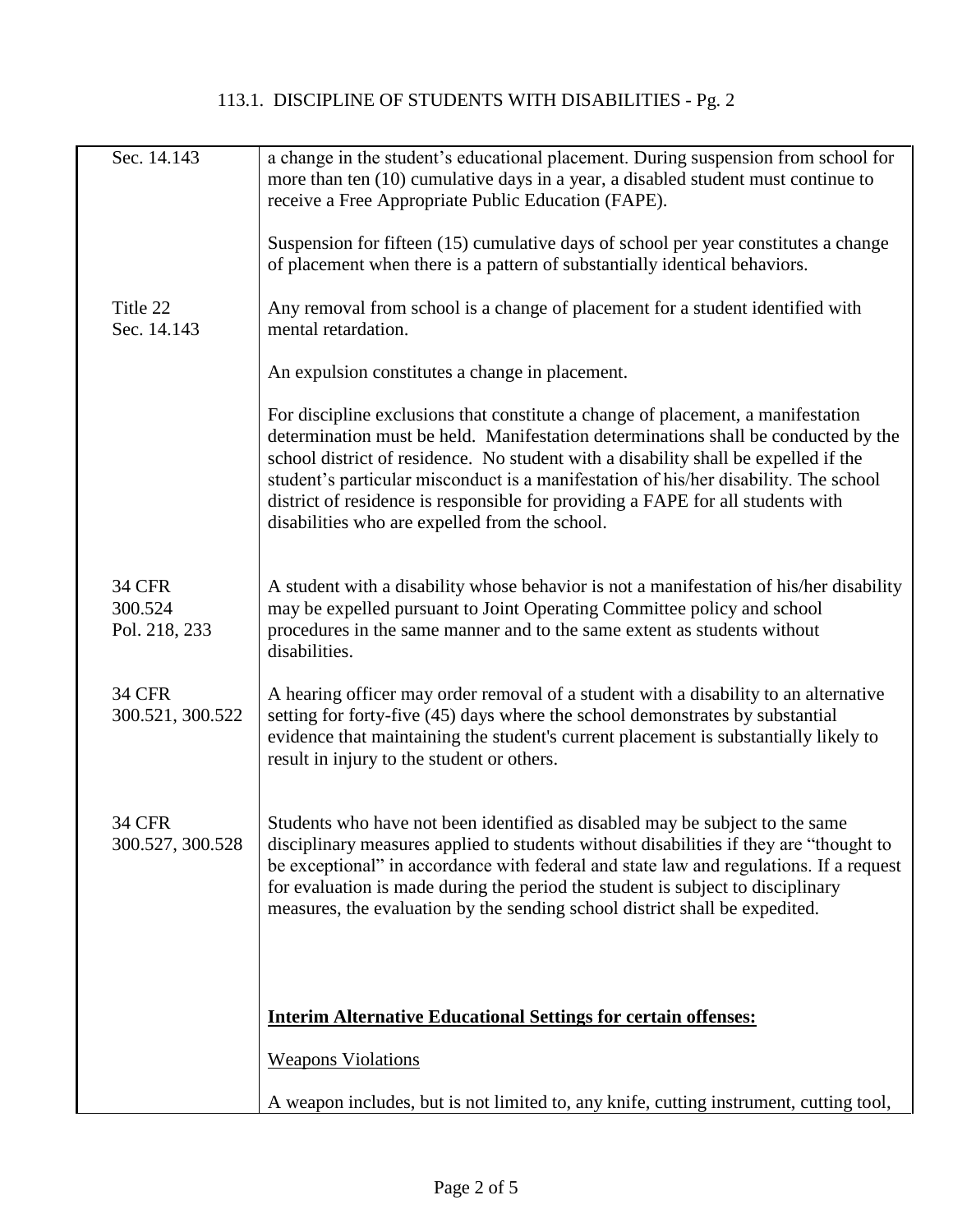|                                                                                                                                         | nunchaku, firearm, shotgun, rifle, pepper spray or mace, and any other tool,<br>instrument or implement capable of inflicting serious bodily injury. This definition<br>does not include a pocket knife with a blade of less than 2-1/2 inches.                                                                                                                                                                                                                                                                                                                                                                                              |
|-----------------------------------------------------------------------------------------------------------------------------------------|----------------------------------------------------------------------------------------------------------------------------------------------------------------------------------------------------------------------------------------------------------------------------------------------------------------------------------------------------------------------------------------------------------------------------------------------------------------------------------------------------------------------------------------------------------------------------------------------------------------------------------------------|
| <b>34 CFR</b><br>300.520<br>18 U.S.C.<br>Sec. $930(g)$                                                                                  | A student with a disability who carries a weapon to school, on school property, or at<br>school functions may be removed from his/her current placement and placed in an<br>interim alternative educational setting for not more than forty-five (45) school days<br>without regard to whether the behavior is determined to be a manifestation of the<br>student's disability, in cooperation with the student's district of residence                                                                                                                                                                                                      |
|                                                                                                                                         | <b>Serious Bodily Harm and Disfigurement</b>                                                                                                                                                                                                                                                                                                                                                                                                                                                                                                                                                                                                 |
|                                                                                                                                         | A student with a disability who has inflicted serious bodily injury on another person<br>may be removed from his/her current placement and placed in an interim alternative<br>educational setting for no more than forty-five (45) school days, without regard to<br>whether the behavior is determined to be a manifestation of the student's disability,<br>in cooperation with the school district of residence.                                                                                                                                                                                                                         |
|                                                                                                                                         | <b>Drugs/Controlled Substances Violations</b>                                                                                                                                                                                                                                                                                                                                                                                                                                                                                                                                                                                                |
| <b>34 CFR</b><br>300.520                                                                                                                | A student with a disability who knowingly possesses or uses illegal drugs or sells or<br>solicits the sale of a controlled substance while at school, on school property, or at<br>school functions may be removed from his/her current placement and placed in an<br>interim alternative educational setting for no more than forty-five (45) school days,<br>without regard to whether the behavior is determined to be a manifestation of the<br>student's disability, in cooperation with the school district of residence.                                                                                                              |
| 22 Pa. Code.<br>Sect. 14.133, 10.2,<br>$10.21 - 10.23$ , 10.25,<br>20 U.S.C. 1415<br>24 P.S. 1302.1-A,<br>$1303 - A$<br>35 P.S. 780-102 | The school shall report to law enforcement incidents involving acts of violence; the<br>possession of a weapon; the possession, use or sale of a controlled substance or drug<br>paraphernalia as defined in the PA Controlled Substance, Drug, Device and<br>Cosmetic Act; possession, use or sale of alcohol or tobacco; or conduct that<br>constitutes an offense listed under the Safe Schools Act committed by students with<br>disabilities in accordance state and federal laws and regulations, the procedures set<br>forth in the memorandum of understanding with local law enforcement and Joint<br>Operating Committee policies. |
| 22 Pa. Code 14.133,<br>10.23<br>34 C.F.R. 300.530                                                                                       | For a student with a disability who does not have a positive behavior support plan,<br>subsequent to notification to law enforcement, the school shall notify the student's<br>school district of residence to convene the IEP team to consider whether a positive<br>behavior support plan should be developed to address the student's behavior in<br>accordance with federal and state laws and regulations.                                                                                                                                                                                                                              |
|                                                                                                                                         | When reporting an incident to law enforcement, the school, in coordination with the                                                                                                                                                                                                                                                                                                                                                                                                                                                                                                                                                          |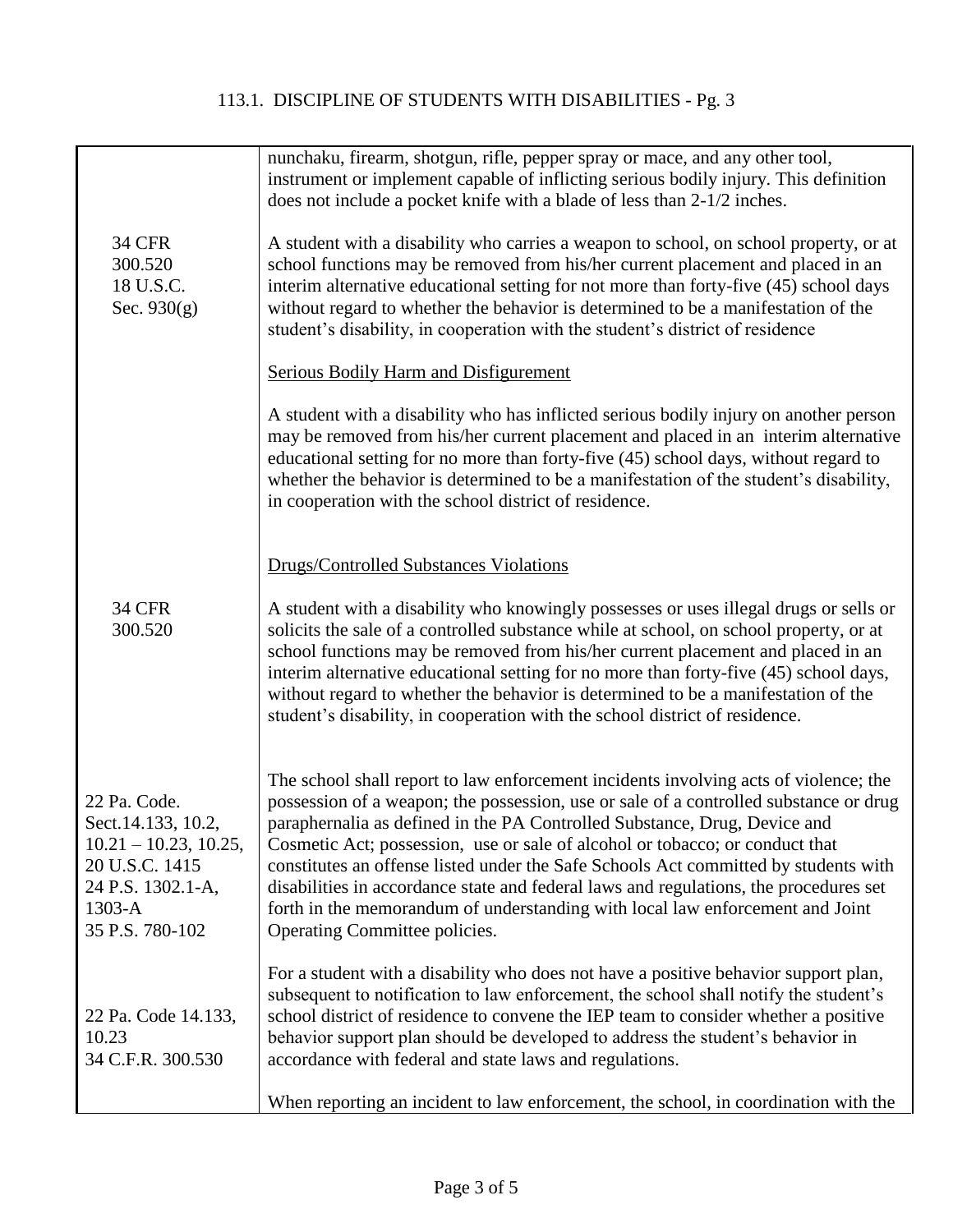| 34 C.F.R. 300.622 | student's school district of residence shall provide the information required by<br>federal and state laws and regulations and shall ensure that copies of the special<br>education and disciplinary records of the student are transmitted. The school shall<br>transmit copies of the student's special education and discipline records only to the<br>extent permitted by the Family Educational Rights and Privacy Act.                                                                                                                                                                                                                 |
|-------------------|----------------------------------------------------------------------------------------------------------------------------------------------------------------------------------------------------------------------------------------------------------------------------------------------------------------------------------------------------------------------------------------------------------------------------------------------------------------------------------------------------------------------------------------------------------------------------------------------------------------------------------------------|
|                   | <b>Physical Restraints</b><br>Restraints to control acute or episodic aggressive behavior may be used only when<br>the student is acting in a manner that presents a clear and present danger to the<br>student, other students or employees, and only when less restrictive measures and<br>techniques have proven to be or are less effective.                                                                                                                                                                                                                                                                                             |
|                   | The Director of Special Education or designee shall notify the parent/guardian as<br>soon as practicable of the use of restraints to control the aggressive behavior of the<br>student and shall convene a meeting of the IEP team within ten (10) school days of<br>the use of restraints, unless the parent/guardian, after written notice, agrees in<br>writing to waive the meeting. At this meeting, the IEP team shall consider whether<br>the student needs a functional behavioral assessment, re-evaluation, a new or revised<br>positive Behavior Support Plan, or a change of placement to address the<br>inappropriate behavior. |
|                   | The use of restraints shall not be included in the IEP for the convenience of staff, as<br>a substitute for an educational program, or employed as punishment. Restraints may<br>be included in an IEP only if:<br>1. The restraint is used with specific component elements of a positive Behavior<br>Support Plan.                                                                                                                                                                                                                                                                                                                         |
|                   | 2. The restraint is used in conjunction with teaching socially appropriate<br>alternative skills or behaviors.                                                                                                                                                                                                                                                                                                                                                                                                                                                                                                                               |
|                   | 3. Staff are authorized to use the restraint and have received appropriate<br>training.                                                                                                                                                                                                                                                                                                                                                                                                                                                                                                                                                      |
|                   | 4. Behavior Support Plan includes efforts to eliminate the use of restraints.                                                                                                                                                                                                                                                                                                                                                                                                                                                                                                                                                                |
|                   | <b>Mechanical Restraints</b>                                                                                                                                                                                                                                                                                                                                                                                                                                                                                                                                                                                                                 |
|                   | Mechanical restraints, which are used to control involuntary movement or lack of<br>muscular control of students when due to organic causes or conditions, may be<br>employed only when specified by an IEP and as determined by a medical<br>professional qualified to make the determination, and as agreed to by the student's<br>parents/guardians.                                                                                                                                                                                                                                                                                      |